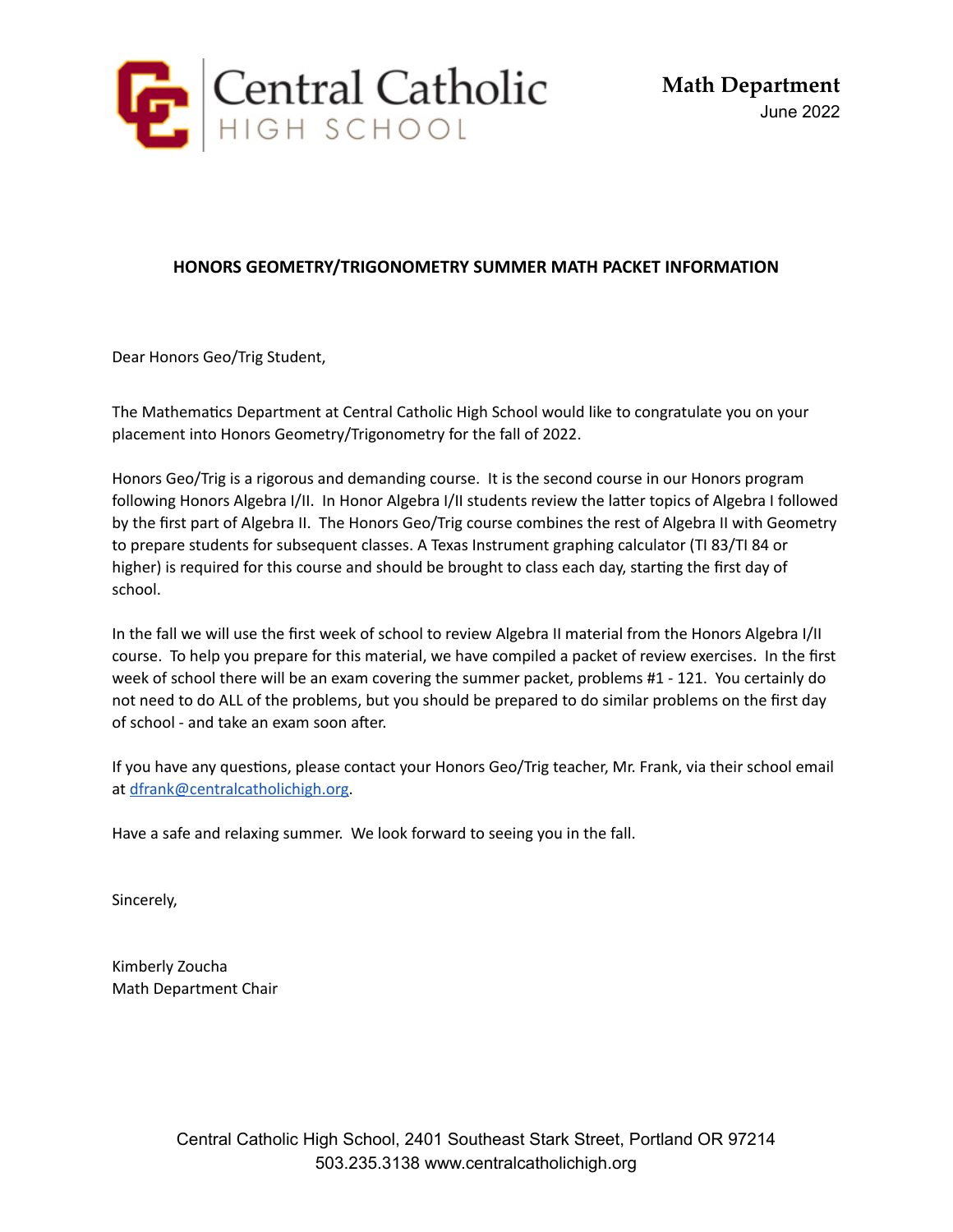

### Chapter **Cumulative Review**

In Exercises 1-24, simplify.

4.  $\sqrt{192}$  $2\sqrt{45}$ 3.  $\sqrt{96}$ 1.  $\sqrt{50}$ 6.  $-\sqrt{54}$ 7.  $-\sqrt{175}$ 8.  $-\sqrt{72}$ 5.  $\sqrt{300}$ 12.  $\sqrt{\frac{7}{9}}$ 9.  $\sqrt{\frac{5}{36}}$ 10.  $\sqrt{\frac{6}{49}}$ 11.  $\sqrt{\frac{3}{4}}$ 13.  $\sqrt{\frac{1}{16}}$ 16.  $-\sqrt{\frac{5}{64}}$ 14.  $-\sqrt{\frac{4}{25}}$ 15.  $-\sqrt{\frac{7}{81}}$ 17.  $\sqrt{7+2}$ 18.  $\sqrt{-6+9-3}$ 19.  $\sqrt{15-11}$ 20.  $\sqrt{-13 + 22}$ 21.  $\sqrt{14+9-12}$ 22.  $\sqrt{16+4-10}$ 23.  $\sqrt{22 + 25 + 20}$ **24.**  $\sqrt{-3 - 20 + 24}$ 

## In Exercises 25-34, find the sum or difference.

- **25.**  $(-24x 4) + (11 22x 2)$ **26.**  $(17 + 20x) - (-8x - 5)$ **27.**  $(19x^2 + 12x + 5) + (-23 - 12x^2 + 10)$  **28.**  $(x - 9) - (-x^2 - 19x + 6)$ **29.**  $(18x + 2x - 21) + (13x + 8 - 11)$  **30.**  $(-16x^2 - 14) - (21 - 25x - 15x^2)$ 31.  $(24x^3 + 23x - 7) + (18x - 7x^2 + 3x^3 + 16)$ **32.**  $(21x^5 + 5x - 17) - (12x + 16x^2 - 4x^4 - 11 + 22x^5)$ 33.  $(9 + x^3 + 22x + 25) + (-15 + 10x^2 + 7x^3)$ **34.**  $(-10x^4 - 19x^2 + 8x + 15x^3 + 3) - (-6x^2 - 20x^3 + 23 + 6x^2)$
- 35. After you get on the school bus, there are six additional stops before you reach school. The travel time between stops varies. The times (in minutes) between stops are 2.3, 1.4, 2.8, 1.7, 1.9, 2.1, and 3.4, respectively.
	- **a.** Each stop is 0.8 minute long. How long does it take to reach school from where you get on the bus?
	- **b.** Each stop is 0.9 minute long. How long does it take to reach school from where you get on the bus?
	- c. The total time you are on the bus is 22.2 minutes. How long is each stop, if all the stops take an equal amount of time?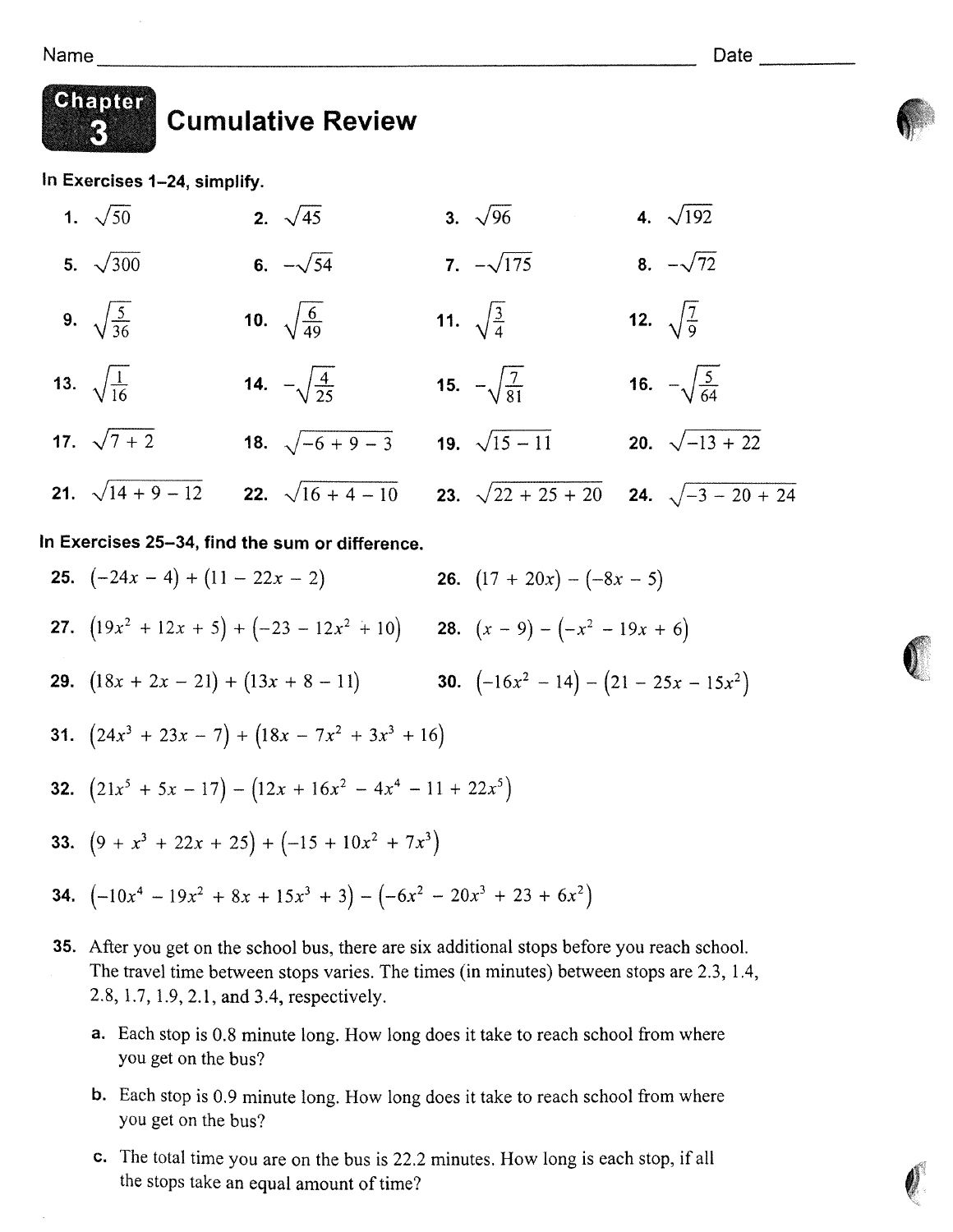K)



# Chapter **Cumulative Review (continued)**

In Exercises 36-47, find the product.

**36.**  $4(x^2 - 10x + 11)$ 37.  $-5(2x^2 - x - 3)$ 38.  $(x + 4)(x + 2)$ 39.  $(x-1)(x-2)$ 40.  $(5x + 10)(-4x + 9)$ 41.  $(3x^2 - 11)(2x - 7)$ 42.  $(12x + 2)(x^2 - 12x + 7)$ 43.  $(-5x^2 - 1)(-6x^2 + 8x - 3)$ 44.  $(-7x - 9)(12x^2 + 8x + 1)$ 45.  $(x^2-8x+11)(x^2+4x-9)$ 46.  $(-2x^2 + 12x + 1)(x^3 + 3x - 11)$ 47.  $(x^2 + 9x - 6)(6x^2 + 11x - 10)$ 

In Exercises 48-59, simplify the expression. Write your answer in standard form.

- 48.  $4(x^2 + 7x + 3)$ 49.  $-5(2x^2 + 5x - 10)$ 50.  $(x + 12)(x + 4)$ 51.  $-8(x-9)(x-11)$ 52.  $3(x-1)(x+3)$ 53.  $-4(-4x + 7)(x + 1)$ **54.**  $6(-2x - 11)(8x - 7)$ 55.  $2(x^2 + 10x - 11) + 12$ 56.  $(x + 4)(7x - 5) + 3$ 57.  $9(6x^2 + x + 4) - 5$ 58.  $(2x + 9)(-3x - 4) - 12x + 8$ 59.  $2(x + 7)(2x - 5) + 3x - 17$
- 60. During a school food drive, your class collects 137 nonperishable food items.
	- a. How many total items are collected Tuesday through Friday if you know there are 42 items collected on Monday?
	- b. Twenty-nine items are collected on Wednesday, and the number of items collected on each of the remaining three days is the same. How many items are collected on Thursday?
- 61. You walk your dog each night. To walk the same route and distance, it takes your sister 3 additional minutes and your brother 2 fewer minutes. If it takes you 9 minutes to walk your dog, how long does it take your brother and sister to walk the dog?
- 62. You are building a fence around a garden. The length is 5 feet more than the width.
	- a. The perimeter is 66 feet. What are the length and width of the fence?
	- **b.** Fence material is \$16 per linear foot. How much will the fence material cost?
	- c. Determine the area of the garden.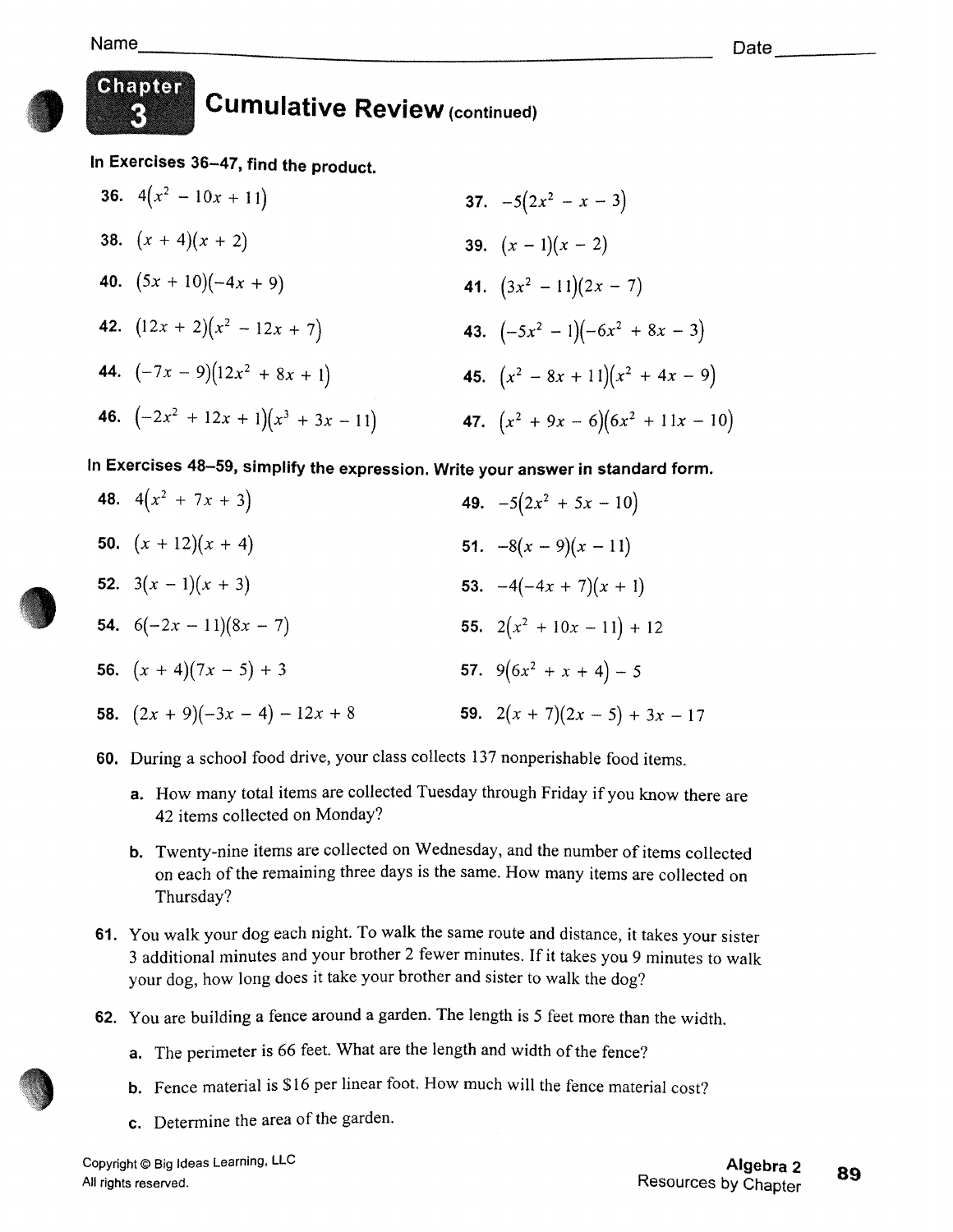

# Chapter

# **Cumulative Review (continued)**

In Exercises 63-77, solve the quadratic equation.

63.  $x^2 - 3x - 28 = 0$ <br>64.  $x^2 - 5x + 6 = 0$ 65.  $x^2 - 2x - 63 = 0$ 66.  $2x^2 - 3x - 5 = 0$ <br>67.  $4x^2 + 21x + 27 = 0$ <br>68.  $5x^2 + 13x - 6 = 0$ 69.  $15x^2 - 11x - 14 = 0$  70.  $8x^2 - 38x + 35 = 0$  71.  $24x^2 + 2x - 1 = 0$ **72.**  $84x^2 + 29x = 3$  **73.**  $56x^2 + 18x = 8$  **74.**  $80x^2 - 74x = 18$ 75.  $6x^2 = -67x + 60$ <br>76.  $35x - 50 = -22x^2$ <br>77.  $52x = 48 - 66x^2$ 

In Exercises 78-89, solve the equation for y.

**78.**  $y - x = 9$ **79.**  $x = 2y - 10$  **80.**  $17 = 3x - y$  **81.**  $2y + 8 = 4x$ 82.  $22x - 2y = 46$  83.  $4y + 3x = 5$  84.  $15 - 5y = -30x$  85.  $-3y + 27 = -15x$ **86.**  $\frac{1}{7}y = -2x + 3$  **87.**  $\frac{1}{3}y + 8 = 2x$  **88.**  $14 - \frac{1}{2}y = x$  **89.**  $9x - \frac{1}{5}y = 4$ 

In Exercises 90-101, evaluate  $b^2$  - 4ac for the given values of a, b, and c.

| <b>90.</b> $a = -4, b = 2, c = -7$  | <b>91.</b> $a = 12, b = -2, c = 11$ |
|-------------------------------------|-------------------------------------|
| <b>92.</b> $a = 8, b = -8, c = -12$ | <b>93.</b> $a = -7, b = 12, c = 8$  |
| <b>94.</b> $a = 6, b = -9, c = 1$   | <b>95.</b> $a = 7, b = -5, c = -1$  |
| <b>96.</b> $a = 9, b = 4, c = 1$    | <b>97.</b> $a = 4, b = -10, c = 8$  |
| <b>98.</b> $a = -12, b = 3, c = -6$ | <b>99.</b> $a = 6, b = 10, c = 9$   |
| <b>100.</b> $a = 6, b = 5, c = -2$  | 101. $a = 1, b = -6, c = 10$        |

- 102. You and your friend are playing basketball. Your friend makes 4 more baskets than you, and the total number of baskets you both make is 18.
	- a. Write an algebraic equation to represent the situation.
	- b. How many baskets does your friend make?
	- c. How many baskets do you make?
- 103. You travel 165 miles for 3 hours.
	- a. What is your traveling rate?
	- b. You travel at a rate of 5 miles per hour faster than the original rate. Now how long does it take you to travel 165 miles?